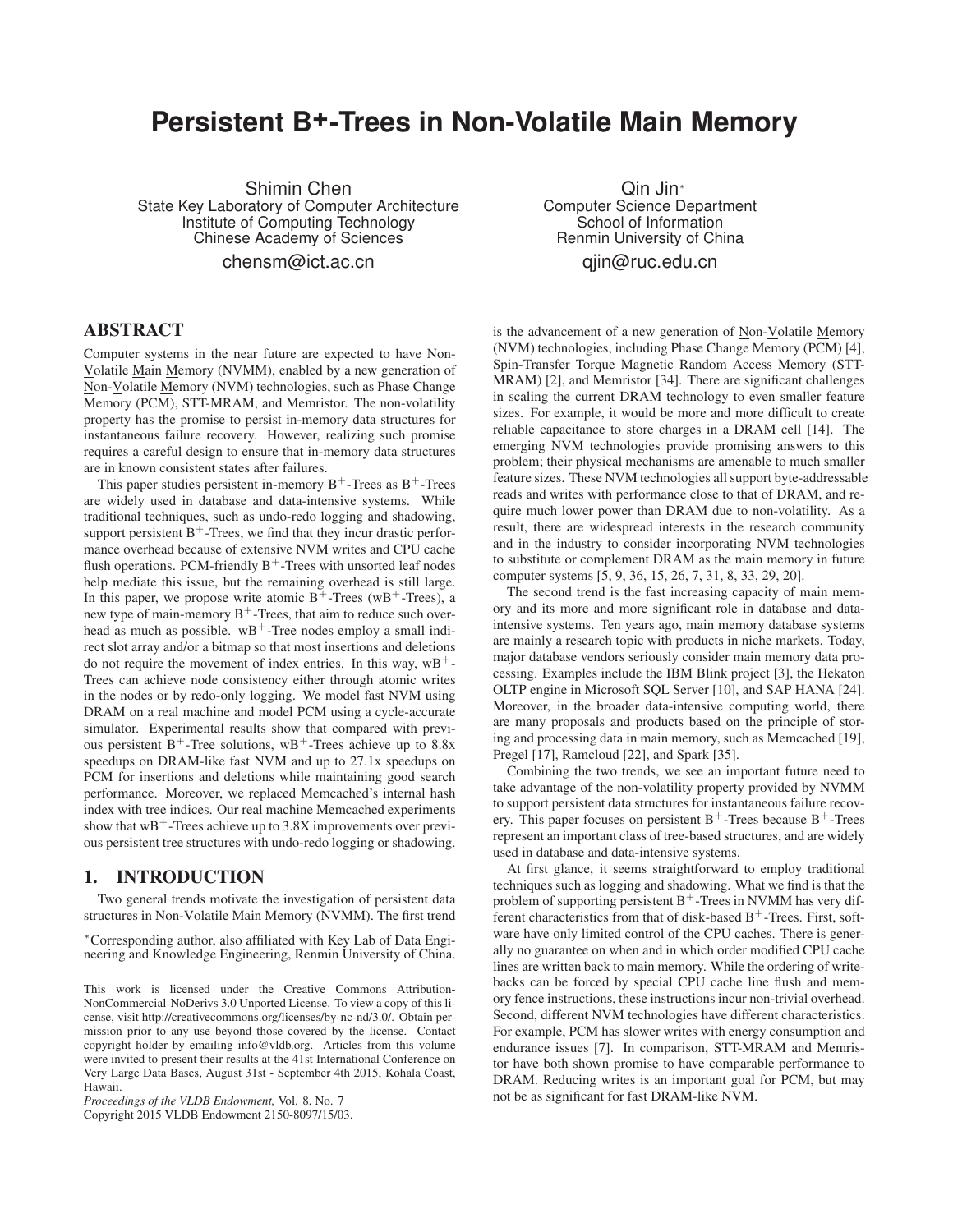We find that undo-redo logging and shadowing can both incur drastic overhead because of extensive additional NVM writes and cache line flush instructions. We discuss other recent solutions related to persistent  $B^+$ -Trees, including Mnemosyne [31], NVheaps [8], WSP [20], and CDDS Btree [29], but find they are insufficient for persistent  $B^+$ -Trees.

In this paper, we propose write atomic  $B^+$ -Trees (w $B^+$ -Trees), a new type of main-memory  $B^+$ -Trees, that aim to reduce the overhead of extra NVM writes and cache line flush instructions as much as possible.  $wB^+$ -Tree nodes employ a small indirect slot array and/or a bitmap so that most insertions and deletions do not require the movement of index entries. In this way,  $wB^+$ -Trees can achieve node consistency either through atomic writes in the nodes or by redo-only logging. In performance evaluation, we use DRAM in a real machine to model DRAM-like fast NVM, and we model PCM with a cycle-accurate simulator. We perform experiments with both fixed-sized keys and variable sized keys. We also study the performance of our solution in a full system, Memcached, by replacing its internal hash index with our tree indices. Experimental results show that compared with previous persistent  $B^+$ -Tree solutions,  $wB^+$ -Trees achieve up to 8.8x speedups on DRAM-like fast NVM and up to 27.1x speedups on PCM for insertions and deletions while maintaining good search performance. Our real machine Memcached experiments show that  $wB^+$ -Trees achieve up to 3.8X improvements over previous persistent tree structures with undo-redo logging or shadowing.

The contributions of this paper are fivefold: (i) We characterize the mechanism of clflush and mfence to force the order to write back modified cache lines; (ii) We propose a set of metrics to analyze persistent data structures, including number of words written, and counts of clflush and mfence; (iii) Using these metrics, we analyze and compare a number of previous solutions; (iv) We propose  $wB^+$ -Tree structures for both fixed sized and variable sized keys, which achieve good insertion and deletion performance for persistent  $B^+$ -Trees; and (v) We present an extensive performance study on both a real machine modeling fast DRAM-like NVM and a cycle-accurate simulator modeling PCM.

The rest of the paper is organized as follows. Section 2 provides background on NVMM and main memory  $B^+$ -Trees, then drills down to understand the challenge of supporting persistent B<sup>+</sup>-Trees. Section 3 analyzes existing solutions. Then Section 4 proposes our  $wB^+$ -Tree structures. Section 5 presents an extensive performance evaluation. Finally, Section 6 concludes the paper.

### **2. BACKGROUND AND CHALLENGES**

We begin by describing NVMM in Section 2.1 and  $B^+$ -Trees in Section 2.2. Then we analyze the problem of data inconsistency in Section 2.3, and describe and characterize the mechanisms to address the problem in Section 2.4. Finally, we propose three metrics to analyze persistent data structures in NVMM in Section 2.5.

### **2.1 Non-Volatile Main Memory (NVMM)**

There are wide-spread discussions on incorporating NVM technologies to substitute or complement DRAM as the main memory in future computer systems [5, 9, 36, 15, 26, 7, 31, 8, 33, 29, 20]. A distinctive property of NVMM is its non-volatility. Data written to NVMM will persist across power failures. Following previous work [9, 31, 8], we assume that an NVM chip can guarantee atomic writes to aligned 8-byte words. That is, the capacitance on the NVM chip is powerful enough to guarantee the completion of an 8-byte word write if a power failure occurs during the write<sup>1</sup>.



Figure 1: The main-memory B<sup>+</sup>-Tree structure.

There are several competing NVM technologies based on different underlying physical mechanisms, e.g., the amorphous and crystalline states in phase change materials [4], the spin-transfer torque effect in a magnetic tunnel junction in STT-MRAM [2], or the impact of different directions of electrical currents on the resistance of Memristive devices [34]. The most mature NVM technology, PCM, sees much slower writes (e.g., ∼200 ns–1 us) than reads (e.g., ∼50ns), and a PCM cell can endure only a limited number (e.g.,  $\sim$ 10<sup>8</sup>) of writes [7, 11, 4]. In comparison, studies on STT-MRAM and Memristor show faster read and write performance and higher endurance [2, 34], while it still remains to be seen if production quality memory chips can achieve the same performance.

In this paper, we would like our design to support diverse NVM technologies, including both PCM and fast DRAM-like NVM (such as STT-MRAM and Memristor). In our experiments in Section 5, we model PCM with a cycle-accurate simulator and we use DRAM in a real machine to model fast DRAM-like NVM.

### **2.2 B**+**-Trees in NVMM**

Figure 1 illustrates the main-memory  $B^+$ -Tree structure. A  $B^+$ -Tree is a balanced tree structure with all the leaf nodes on the same level. Compared to disk-based  $B^+$ -Trees, the node size of mainmemory  $B^+$ -Trees is typically a few cache lines large (e.g., 2–8) 64-byte cache lines) [28, 6, 12], rather than disk pages (e.g., 4KB– 256KB). Moreover, nodes store pointers instead of page IDs for fast accesses. (We will revisit this point later in Section 3.1).

As shown in Figure 1, a non-leaf node contains an array of index entries, i.e. *n* keys and  $n + 1$  child pointers. More concretely, suppose each tree node is eight 64-byte cache lines large. If the keys are 8-byte integers in a 64-bit system, then  $n = 31$ . A nonleaf node can hold 31 8-byte keys, 32 8-byte child pointers, and a number field. Similarly, a leaf node has space for 31 8-byte keys, 31 8-byte record pointers, a number field, and an 8-byte sibling pointer. Here, we would like to emphasize the fact that the leaf nodes of  $B^+$ -Trees are connected through sibling pointers for the purpose of efficient range scans. As we will discuss in Section 3.2, this complicates the use of shadowing for persistence.

Previous work proposed CPU cache optimized  $B^+$ -Tree solutions [28, 6, 12]. However, cache-optimized trees may incur extra NVM writes. For example,  $CSB^+$ -Trees require all the child nodes of a node to be contiguous in main memory [28]. To maintain this property when splitting a tree node  $A$ , a  $CSB^+$ -Tree has to copy and relocate many of A's sibling nodes, incurring a large number of NVM writes. In this paper, we choose prefetching  $B^+$ -Trees as our baseline main memory  $B^+$ -Trees. The basic idea is to issue CPU cache prefetch instructions for all cache lines of a node before accessing the node. The multiple prefetches will retrieve multiple lines from main memory in parallel, thereby overlapping a large portion of the cache miss latencies for all but the first line in the node. We choose this scheme because it does not incur extra NVM writes and achieves similar or better performance than  $CSB<sup>+</sup>$ -Trees [6]. For fairness in performance comparison in Section 5, we employ the same principle of prefetching to improve the CPU cache performance for all the  $B^+$ -Tree variants.

 $1$ We do not assume atomic cache line sized writes because there is no way to "pin" a line in the cache. Suppose a program writes to word A and word

B in the same cache line with two consecutive instructions. It is possible that the new value of A and the old value of B are written to main memory, e.g., if a context switch occurs in between the two writes.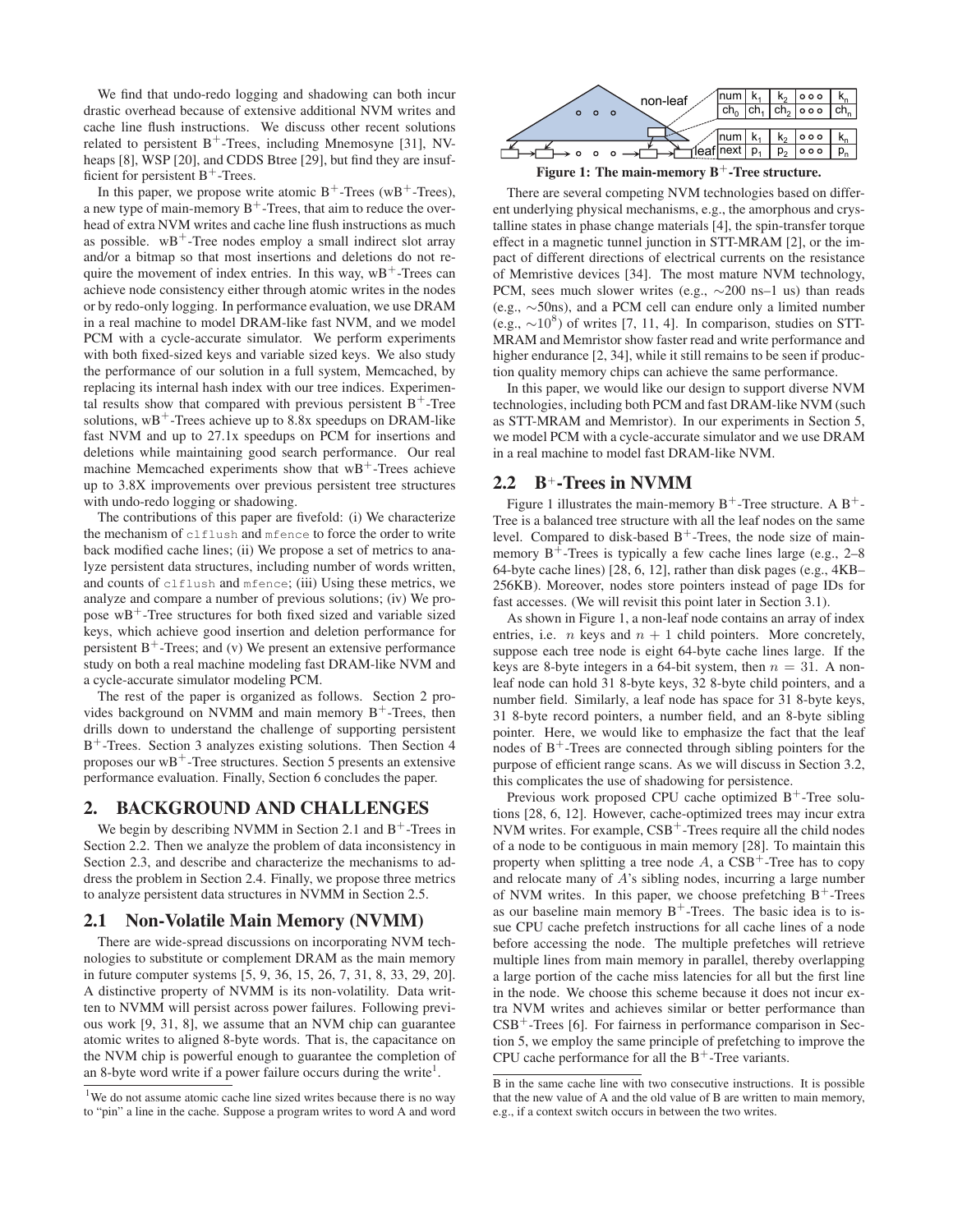

**Figure 3: Potential inconsistencies upon failure.**

Recently, we have proposed PCM-friendly  $B^+$ -Trees in a study of database algorithms for PCM [7]. The goal is to redesign  $B^+$ -Trees to reduce PCM writes in light of their significant performance penalty. As shown in Figure 2, PCM-friendly  $B^+$ -Trees intentionally allow leaf nodes to be unsorted. As shown in Figure 2(a), a normal  $B^+$ -Tree node contains a sorted array of index entries. To keep this sorted property, an insertion or a deletion will have to move half of the entries in the array on average, incurring a large number of PCM writes. Unsorted nodes avoid this penalty. Figure 2(b) shows an unsorted node with packed index entries, and Figure 2(c) shows an unsorted node with holes of unused entries. A bitmap replaces the number field to remember the locations of valid entries. A PCM-friendly  $B^+$ -Tree consists of sorted non-leaf nodes and unsorted leaf nodes. The former maintains good search performance, while the latter reduces PCM writes for updates. Our current work extends this previous work to support persistent  $B^+$ -Trees. As will be discussed, in order to ensure persistence, other performance factors besides PCM writes become significant, asking for new solutions.

### **2.3 Data Structure Inconsistency Problem**

The non-volatility nature of NVMM makes it feasible to realize persistent data structures in the face of power failures and system crashes<sup>2</sup>. In the following, we will not distinguish the two types of failures and use the word "failure" to mean both.

Without careful designs, data structures may be in inconsistent non-recoverable states after failures. Figure 3 depicts what may happen if a failure occurs in the middle of an insertion to a sorted tree node J. Normally, the insertion algorithm will move 9, 7 and 4 one slot to the right, insert 3, and increment the number field, leading to the correct end state shown at the top in Figure 3. The figure shows three inconsistent cases. In the first case, the failure occurs before the algorithm moves 4. In the second case, the failure occurs before the algorithm increments the number field. While case 1 and case 2 are quite straightforward, case 3 is non-obvious. In the third case, the algorithm has actually completed the insertion but not all the data has been written back to NVMM. Suppose node  $J$  consists of two cache lines. The number field and the first three slots are in cache line 1, while the last four slots are in cache line 2. Case 3 occurs if cache line 1 has been written back to NVMM, but cache line 2 is still in the CPU cache when the failure occurs. Therefore, line 1 reflects the states after the insertion but line 2 reflects the states before the insertion. From the same start state, the above three cases lead to three different inconsistent states. Similarly, it is easy to show that the same inconsistent state can be reached from multiple start states with different failure cases. Consequently, using the information of an inconsistent tree node alone, it is impossible to



**Figure 4: Performance impact of clflush and mfence instructions on sequential and random writes on a real machine.**

recover from the failure because there is no way to tell which start state is the correct one.

From this example, we can see that the modern CPU cache hierarchy can be at odds with the goal of achieving persistent data structures in NVMM. Many of the design decisions of the cache hierarchy target system performance without consideration of nonvolatility. The CPU considers a store instruction to have completed when it is sent to the caches. Dirty lines may be cached for a long time, and there are no guarantees on the order of dirty line write backs. Compared to the memory buffer pool of disk-based database systems, we do not have the same level of control for CPU caches.

Intel has recently introduced restricted hardware transactional memory (RTM) in its Haswell processors [13]. During a hardware transaction on a CPU core, RTM keeps a limited number of modified dirty cache lines in the CPU cache private to the core. When the hardware transaction commits, RTM makes the dirty cache lines in the transaction visible to the whole system. However, there is still no guarantee on the order and the timing of writing the dirty lines back to main memory. Therefore, RTM does not provide a solution to the data inconsistency problem.

# **2.4 Clflush and Mfence Instructions**

X86 processors provide limited capability for software to control CPU caches [13]. In this paper, we exploit two x86 instructions, clflush and mfence, in order to protect NVM writes from failure<sup>3</sup>. Note that other processors (e.g., ARM) have similar support.

- *clflush*: Given a memory address, the clflush instruction invalidates the cache line that contains the address from all levels of caches, and broadcasts the invalidation to all CPU cores in the system. If the specified cache line is dirty, it will be written to memory before invalidation.
- *mfence*: The mfence instruction guarantees that all memory reads and memory writes issued before the mfence in program order become globally visible before any reads or writes that follow the mfence instruction. However, mfence alone does not write back any dirty cache lines.

Multiple clflush instructions may be executed in parallel. However, dirty cache lines may be wrtten back in arbitrary order. To ensure the write-back order of two dirty cache lines, we leverage the fact that clflush is also ordered by mfence. Therefore, we can insert mfence between clflush instructions to force the write-back order of dirty cache lines.

Figure 4 measures the impact of clflush and mfence instructions on an Intel Xeon x86-64 machine with 64-byte cache lines (cf. machine configuration in Section 5). We model the typical case in database and data intensive systems where the total data

 $2$ We focus on failures that can be recovered by utilizing data in NVMM. Other types of failures (e.g., hardware component failures, and software corruptions) require additional mechanisms (such as replication and error correction codes), which are orthogonal and beyond the scope of this paper.

 $3$ One can also use x86 non-temporal store instructions (e.g., movntdq) to write data back to memory. For space limitation, we focus on clflush and mfence as the underlying hardware mechanism in this paper. Microbenchmarks show similar performance for non-temporal stores especially for random writes, which are typical for  $B^+$ -Trees.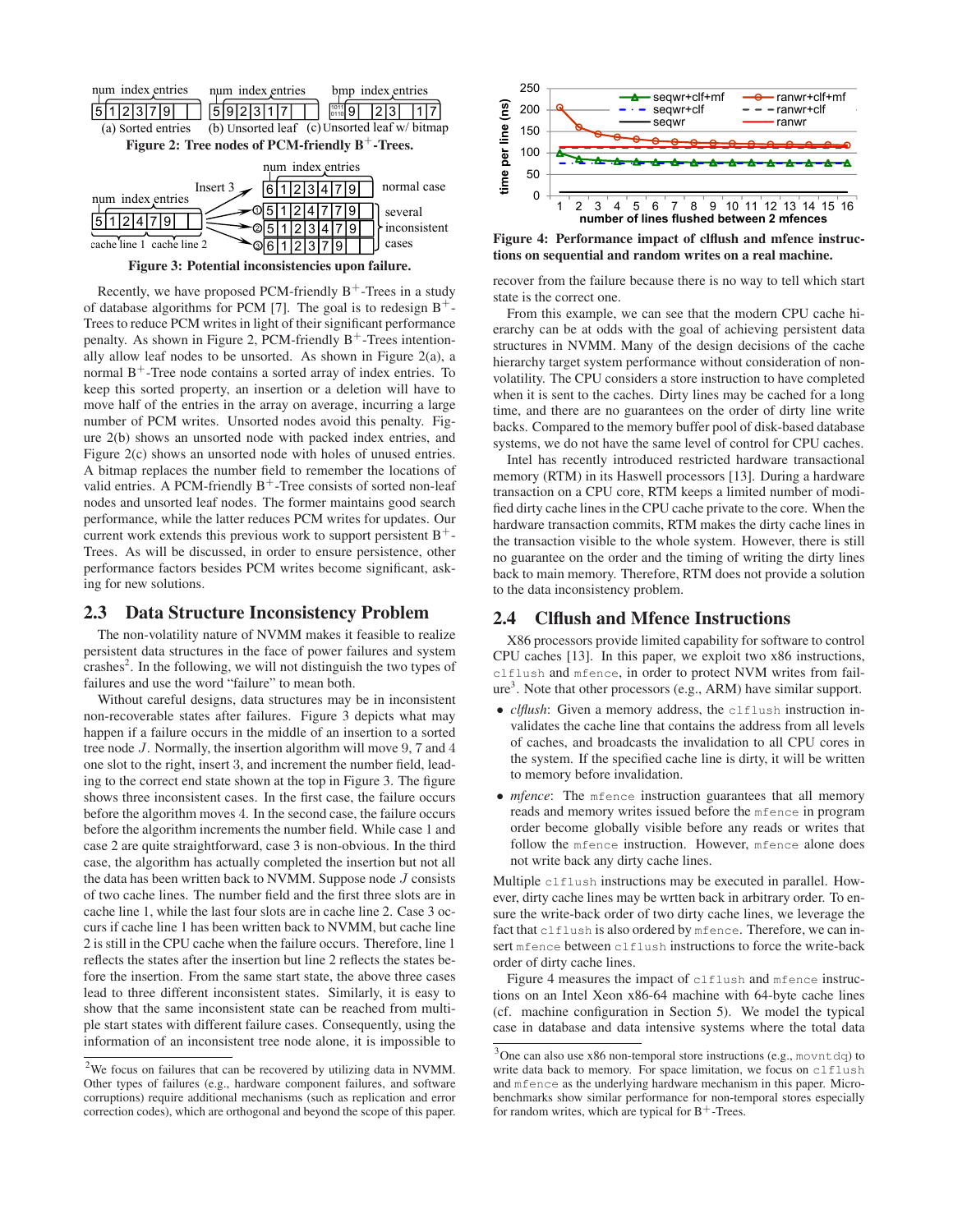**Table 1: Terms used in analyzing persistent data structures.**

| Term             | Description                                              |
|------------------|----------------------------------------------------------|
| $\overline{N}_w$ | Number of words written to NVMM                          |
| $N_{clf}$        | Number of cache line flush operations                    |
| $N_{mf}$         | Number of memory fence operations                        |
| $\boldsymbol{n}$ | Total number of entries in a $B^+$ -Tree node            |
| $\overline{n'}$  | Total number of entries in a $wB^+$ -Tree node           |
| $\boldsymbol{m}$ | Number of valid entries in a tree node                   |
|                  | Number of levels of nodes that are split in an insertion |

size is much larger than the CPU cache size, by making the data in the experiments 10 times as large as the last level CPU cache. The data consists of cache line sized records aligned on cache line boudaries. We perform sequential write and random write experiments. The sequential write experiment writes an 8-byte integer in every consecutive record. For the random write experiment, we first randomize the order of the records and construct a linked list among the records. We then measure the elapsed time of writing an 8-byte integer in every record following the linked list. In this way, processor optimizations such as hardware prefetching are not effective. In Figure 4, there are three curves for sequential writes (lower), and three for random writes (upper). The Y-axis reports the average elapsed time for accessing each record. The three curves show the performance of (1) writes only, (2) issuing a clflush after writing every record, and  $(3)$  issuing a mfence every i records for  $(2)$  where *i* varies from 1 to 16 as shown on the X-axis.

From the figure, we see that clflush significantly slows down sequential writes, because clflush forces dirty cache lines to be written back. This disrupts the CPU and the memory controller's optimizations for sequential memory accesses (e.g., combining multiple accesses to the same open memory row). In comparison, since random writes are not amenable to such optimizations, clflush has neglegible impact on random writes. Moreover, inserting an mfence after every clflush incurs significant overhead for both sequential and random writes, because the mfence waits for the previous clflush to complete. This overhead is reduced as the number of clflush-ed records between two mfences increases. Therefore, it is important to reduce the relative frequency of mfence.

Insertions and deletions in  $B^+$ -Trees contain a mix of random and sequential writes. The leaf nodes to be updated are usually randomly distributed (e.g., in OLTP workload). Depending on the node structure, writes in a leaf node can be sequential (e.g., for the sorted nodes) or not (e.g., for unsorted leaf nodes). Therefore, we may see a mix of the effect of Figure 4 for  $B^+$ -Tree updates.

### **2.5 Metrics for Persistent Data Structures**

Summarizing the discussion in this section, we propose to use three metrics to analyze algorithms for achieving persistent data structures. We follow previous work [7] to analyze writes  $(N_w)$ because writes are bad for PCM [7], and NVM writes must be protected by clflush and mfence from failure $\sp4$ . Moreover, we pay special attention to clflush  $(N_{clf})$  and mfence  $(N_{mf})$  because they may result in significant overhead. The terms used in this paper are summarized in Table 1.

### **3. ANALYZING EXISTING SOLUTIONS**

Existing solutions mainly follow two traditional principles, logging and shadowing, to achieve persistent data structures in NVMM. Both principles have been long studied in database systems [27]. In this section, we first analyze the two approaches in the context of NVMM and then discuss other related proposals.

1: **procedure** WRITEUNDOREDO(addr,newValue)

- 2: log.write (addr, \*addr, newValue);
- 3: log.clflush mfence ();
- 4: \*addr= newValue;
- 5: **end procedure**
- 6: **procedure** NEWREDO(addr,newValue)
- 7: log.write (addr, newValue);
- 8: \*addr= newValue;
- 9: **end procedure**
- 10: **procedure** COMMITNEWREDO
- 11: log.clflush mfence ();
- 12: **end procedure**

**Figure 5: NVMM write protected by undo-redo logging.**

## **3.1 Undo-Redo Logging**

The first question that arises is whether the idea of a traditional buffer pool can be employed for persistent  $B^+$ -Trees. We could divide the main memory into two parts: a persistent part where persistent tree nodes are stored, and a volatile part that holds the buffer pool. The content of the buffer pool is deemed useless upon recovery. The buffer pool caches all the tree nodes to be accessed. Dirty nodes are held in the buffer pool, and write-ahead logging ensures data persistence. However, like disk-based database systems, tree nodes must be copied into the buffer pool, and be referenced by node IDs, which are mapped to the actual memory location of the buffered nodes through a hash table. The hash table will typically be larger than the CPU cache, and thus a (random) node ID dereference operation will often incur an expensive cache miss. In real-machine experiments, we see a 2.3x slowdown for search performance of main memory  $B^+$ -Trees with a buffer pool. Consequently, we mainly focus on in-place update in this subsection.

Protecting in-place NVM writes requires undo-redo logging. As shown in Figure 5, WriteUndoRedo first records the address, the old value (∗addr), and the new value to the log in NVMM. Then it issues a clflush and a mfence to ensure the log content is stable before performing the actual write. In this way, failure recovery can use the logged information to undo the change if the tree update operation is to be aborted, or redo the change if the tree update has committed. This algorithm requires a clflush and a mfence per NVM write, and performs multiple NVM writes to the log (e.g., three extra 8-byte writes for each 8-byte update).

We can reduce the overhead of logging if a write  $W$  is to a previously unused location, using NewRedo and CommitNewRedo, as shown in Figure 5. Since the old value is meaningless, NewRedo logs the address and only the new value. Then it performs W without flushing the log. Later, a CommitNewRedo flushes the log and calls mfence once for all the previous NewRedos. This approach performs fewer clflush and mfence operations, and writes less to the log. If a failure occurs before the log record for  $W$  is stable, we can safely ignore any change because the location is previously unused. If the log record is stable in the log, we can use the redo information to ensure W's correctness.

Figure 6 shows a more aggressive optimization. It is applicable only if a newly written value is not to be accessed again before commit. WriteRedoOnly does not perform the actual write. Instead, it only logs the intention of the write  $(\alpha ddr, newValue)$ . At commit time, CommitRedoWrites issues clflush instructions to flush all the redo log records to memory. A single mfence ensures redo log records are stable in NVMM. The impact of mfence will be amortized across all the cache line flushes. Then the algorithm reads the log records and performs the actual in-place writes. Note that this optimization can be applied only judiciously because rereading the newly written value before commits will cause an error.

 $4$ Other metrics proposed in previous work [7], e.g., number of lines fetched, do not vary much across different persistent  $B^+$ -Tree structures.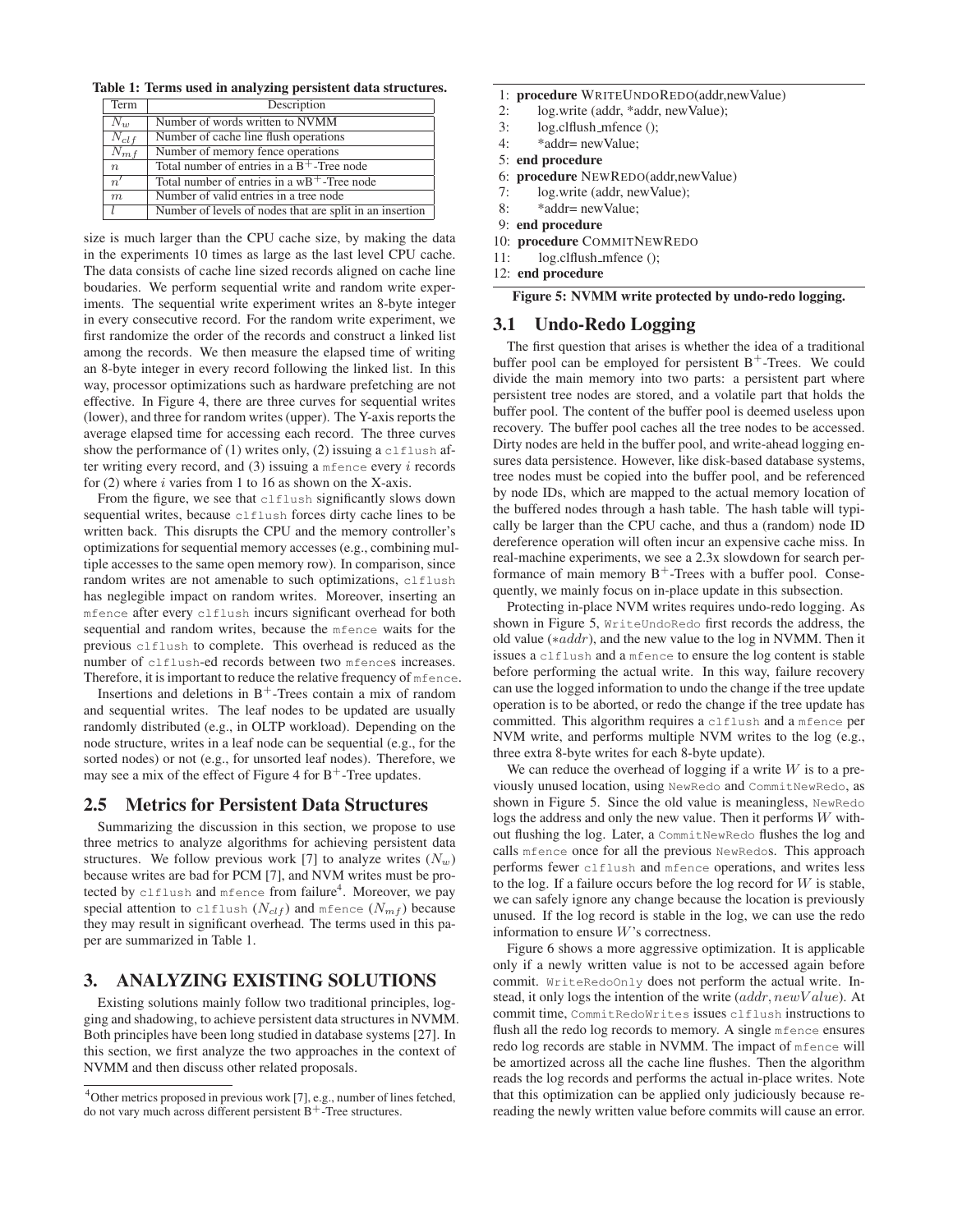|  |  | 1: <b>procedure</b> WRITEREDOONLY(addr, new Value) |  |
|--|--|----------------------------------------------------|--|
|--|--|----------------------------------------------------|--|

- 2: log.write (addr, newValue);
- 3: **end procedure**
- 4: **procedure** COMMITREDOWRITES
- 5: log.clflush mfence ();
- 6: **for all** (addr,newValue) in log **do**
- 7: \*addr= newValue;
- 8: **end for**
- 9: **end procedure**

### **Figure 6: Redo-only logging.**

|     | 1: <b>procedure</b> INSERTTOLEAF(leaf, new Entry, parent, ppos, sibling) |
|-----|--------------------------------------------------------------------------|
| 2:  | copyLeaf=AllocNode();                                                    |
| 3:  | NodeCopy(copyLeaf, leaf);                                                |
| 4:  | Insert(copyLeaf, newEntry);                                              |
| 5:  | for i=0; i < copyLeaf.UsedSize(); i+=64 do                               |
| 6:  | $cl flush (&copyleaf + i);$                                              |
| 7:  | end for                                                                  |
| 8:  | WriteRedoOnly(&parent.ch[ppos], copyLeaf);                               |
| 9:  | WriteRedoOnly(&sibling.next, copyLeaf);                                  |
| 10: | CommitRedoWrites();                                                      |
| 11: | FreeNode(leaf);                                                          |
|     | 12: end procedure                                                        |

#### **Figure 7: Shadowing for insertion when there is no node splits.**

Let us consider an insertion into a  $B^+$ -Tree leaf node without node splits. Suppose the sorted leaf has  $m$  index entries, each containing an 8-byte key and an 8-byte pointer. The insertion moves an average  $m/2$  entries, inserts a new entry, and increments the number field, writing  $m + 3$  words. For each word write, the undo-redo logging incurs 3 extra writes, a clflush and a mfence. Hence,  $N_w = 4m + 12$ ,  $N_{clf} = m + 3$ , and  $N_{mf} = m + 3$ .

Table 3 in Section 4.7 shows the cost analysis for nine persistent  $B^+$ -Tree solutions.  $B^+$ -Tree with undo-redo logging is in the first row. From left to right, the table lists the costs of insertion without node splits, insertion with  $l$  node splits, and deletion without node merges. Compared to insertion, a deletion in a leaf node moves an average  $(m - 1)/2$  entries, and thus has a slightly lower cost. On the other hand, the cost of an insertion with node splits grows dramatically because of the node split operation.

If an insertion does not lead to node splits, a PCM-friendly  $B^+$ -Tree writes the new index entry to an unused location and updates the number/bitmap field. We use NewRedo for the former and WriteUndoRedo for the latter.  $N_w = 2*3+1*4 = 10$ ,  $N_{clf} = 2$ , and  $N_{mf} = 2$ , as shown in row 2 and row 3 in Table 3. However, the two types of trees have different deletion costs. For a packed unsorted leaf node, a deletion needs to move the last entry to fill the hole of the deleted entry. This is an overwrite operation and must use WriteUndoRedo. Therefore,  $N_w = 3 * 4 = 12$ . In contrast, for an unsorted leaf node with a bitmap, only the bitmap needs to be overwritten. Therefore, it sees lower costs and  $N_w = 4$ . Finally, when an insertion causes node splits, PCM-friendly  $B^+$ -Trees behave the same as  $B^+$ -Trees except for the leaf node split. Therefore, they have similar costs to  $B^+$ -Trees.

# **3.2 Shadowing**

The second method to achieve persistence is shadowing. To make changes to a node  $J$ , we first create a copy  $J'$  of  $\tilde{J}$ , then update the copy  $J'$ . We flush  $J'$  and commit it as the new updateto-date node. However, since  $J$  is pointed to by  $J$ 's parent node, we will have to update  $J$ 's parent to point to  $J'$ . Then we follow the same shadowing procedure to create a new copy of the parent node. This process will continue until the root node.

To avoid the extensive copy operations in a Btree-like structure, Condit et al. [9] proposed a technique called short-circuit shadowing. The idea is to take advantage of the 8-byte atomic write feature in NVM. For the above example, it will atomically modify the leaf node pointer in  $J$ 's parent. In essence, when there is a single 8-byte pointer that points to the newly created node copies, short-circuit shadowing can avoid propagating the copy operation further. Unfortunately, the  $B^+$ -Tree structure introduces additional complication— the leaf sibling pointers. Both the pointer in the leaf parent and the pointer in its sibling leaf node need to be updated, which cannot be handled by short-circuit shadowing.

We employ clflush and mfence to solve this problem, as shown in Figure 7. The algorithm creates a copy of the leaf node, inserts the new entry, and flushes the shadow node. Then it uses two WriteRedoOnlys to log the update intentions to the two pointers in the parent and the sibling. Finally, it calls a CommitRedoWrites to commit the changes. Note that CommitRedoWrites will flush the log and perform a mfence before actually updating the two pointers. This sequence of operations guarantees that the modifications to both the parent and the sibling occur after the shadow node and the redo log records are stable in NVMM. In the case of a failure, if the mfence in CommitRedoWrites has not yet completed, then the original tree structure is kept intact. If the mfence has succeeded, then we can always use the redo log records to recover and complete the insertion operation.

This shadowing procedure requires copying the entire leaf node. Suppose that the leaf node contains  $m$  used entries and each entry consists of an 8-byte key and an 8-byte pointer. Shadowing incurs  $2m + 4$  writes for copying the entries, the number field, and the sibling pointer field, and inserting the new entry. The two WriteRedoOnlys require 4 word writes, and the actual pointer updates require 2 writes. AllocNode will require an additional log write, clflush, and mfence to ensure persistence of the allocation operation. Therefore,  $N_w = 2m + 11$ . The algorithm flushes the shadow node and the redo log records.  $N_{clf} = (2m + 4) \frac{8}{64} +$  $1 + 1 = 0.25m + 2.5$ . CommitRedoWrites and AllocNode both perform a mfence. Thus  $N_{mf} = 2$ .

Table 3 shows the cost analysis for three shadowing solutions. For each solution, it shows insertion without node splits, as well as deletion without node merges, and the complex case where an insertion triggers node splits. We see that the deletion cost is similar to the insertion cost except that  $m - 1$  entries are copied to the shadow node. For PCM-friendly  $B^+$ -Trees, the cost of shadowing is the same as normal  $B^+$ -Trees because the node copy operation removes any benefits from reducing writes in a leaf node.

# **3.3 Other Related Work**

In late 1980s, Agrawal and Jagadish [1] designed recovery algorithms for databases running on Ferroelectric Random Access Memories based NVMM. To our knowledge, this is the earliest study of NVMM for a database system. This work assumes that main data is on disks, and exploits NVMM with logging and shadowing to reduce the overhead of traditional disk-based recovery. In contrast, we assume that the data in NVMM is the primary copy. Hence, updates to persistent  $B^+$ -Trees must persist across failures.

In 1990s, several pieces of work studied storage systems, file systems, and database systems on NVMM [32, 16, 21]. eNVy is a Flash memory based storage system [32], which deals with the draw-backs of Flash (e.g., erase, wear-leveling). The Rio project [16, 21] designed a Rio file cache from NVMM and exploited the Rio file cache for databases. The work assumes that each individual store instruction immediately persists the data in NVMM. Unfortunately, in the present CPU cache hierarchy, this assumption can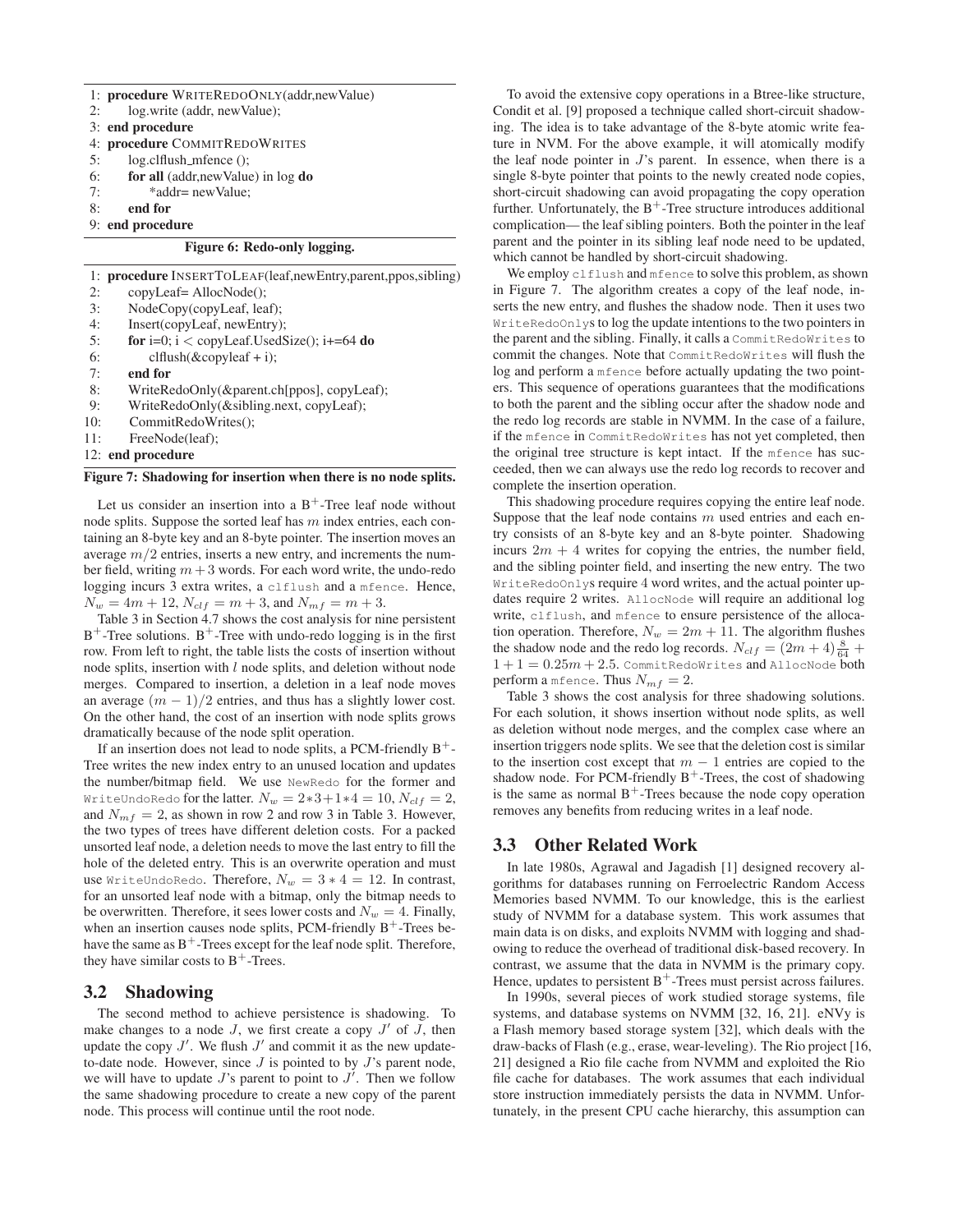be only achieved by issuing a clflush and a mfence after every write, which would result in significant performance degradation.

Several recent studies considered the same NVMM setting as this paper. Mnemosyne [31] and NV-heaps [8] aimed to provide general libraries and programming interfaces to use NVMM. Both studies exploited software transactional memory (STM) and redoonly logging at transaction commit time to support in-place updates to NVMM. However, STM may incur significant overhead (up to 20x slowdowns) [18]. WSP [20] proposed to take advantage of a small residual energy window provided by the power supply to flush cache and register states to NVMM after a power failure. However, a software routine is responsible for coordinating the saving of transient states to NVMM when a power failure is detected. Such design cannot cope with operating system crashes. Pelley et al. [23] performed trace-based analysis to understand the NVM design space in a traditional page organized OLTP system. The study indicates that disk-like organization incurs significant performance overheads. Our study considers main memory data structures in NVMM. As discussed previously, we studied index and hash join algorithms on PCM [7]. Viglas [30] studied sorting and join algorithms on NVMM. Both of these studies focus on the efficiency of algorithm designs without persistence.

Venkataraman et al. [29] proposed a consistent CDDS Btree structure for NVMM. This is the closest to our work. The proposal does not employ logging or shadowing. It enhances each index entry with a pair of start version and end version fields, and keeps a global version for the entire tree. All the updates are performed in place and flushed to memory. When an entire update operation succeeds, the global version is atomically incremented. In this way, the design can carefully use the global version to remove any on-going uncommitted updates during failure recovery. While this design supports persistence, there are several drawbacks. First, it requires a clflush and a mfence for every write, which can lead to significant time overhead compared to plain Btrees. Second, a version is an 8-byte integer in the CDDS Btree. This means that the size of an index entry is doubled if the key size is 8 byte. Basically, this leads to 50% space overhead. Third, the use of a single global version essentially serializes any update operations. Therefore, updates must be performed sequentially, which is undesirable.

# **4. WRITE-ATOMIC B+-TREES**

In this section, we propose a new persistent  $B^+$ -Tree structure, Write-Atomic  $B^+$ -Trees (a.k.a. w $B^+$ -Trees). We first describe the design goals, then present  $wB^+$ -Tree structures and operations with fixed-sized keys and with variable sized keys, such as strings.

### **4.1 Design Goals**

We would like our design to achieve the following three goals:

- *Atomic write to commit all changes:* Since logging incurs extra NVM writes and cache line flushes, it is desirable to optimize away the need for logging in the common cases, where an insertion or a deletion is handled within a node without node splits or merges. It would be nice to be able to apply the insertion or the deletion while maintaining the original state of the node, and then allow a single atomic write to commit all changes.
- *Minimize the movement of index entries:* In a sorted node, half of the entries have to be moved on average for an insertion or a deletion. As discussed in Section 2.2, unsorted nodes significantly reduce the movement of index entries. An insertion writes to an unused entry without moving existing entries. The best deletion scheme updates only the bitmap field in a node. We would like our design to achieve similar update efficiency.

| Index   | Slot array $\sqrt{5}$            |                 |                         |                |       | omo<br>Inext | р    | p, | 000<br>000                 | $\mathsf{p}_{\mathsf{n}}$ |
|---------|----------------------------------|-----------------|-------------------------|----------------|-------|--------------|------|----|----------------------------|---------------------------|
| entries | (a) Slot array with 1-byte slots |                 |                         |                |       |              |      |    | (b) Bitmap-only leaf       |                           |
| slot-   |                                  |                 | 000                     | n <sub>n</sub> | slot- |              |      |    | 000                        |                           |
| array   | ch.                              | ch <sub>2</sub> | 000                     | $ch_n$         | array | next         | p,   | p, | 。。                         | p,                        |
|         | (c) Slot-only nonleaf $(n<8)$    |                 |                         |                |       |              |      |    | (d) Slot-only leaf $(n<8)$ |                           |
| slot    | bmp                              | ĸ٠              | 000                     | $K_{n'}$       | slot  |              | ibmp | ĸ٠ | 000                        | $K_{n'}$                  |
| array   | cn <sub>0</sub>                  | ch.             | 000                     | $ch_{n'}$      | array |              | next | p, | 。。                         | $p_{n'}$                  |
|         |                                  |                 | (e) Slot+bitmap nonleaf |                |       |              |      |    | (f) Slot+bitmap leaf       |                           |

**Figure 8:** wB<sup>+</sup>-Tree node structures. (For a slot+bitmap node, **the lowest bit in the bitmap indicates whether the slot array is valid. Slot 0 records the number of valid entries in a node.)**

**Table 2: wB**<sup>+</sup>**-Tree structures considered in this paper.**

| Structure                                                                             | Leaf Node      | Non-leaf Node                           |
|---------------------------------------------------------------------------------------|----------------|-----------------------------------------|
| $\vert$ wB <sup>+</sup> -Tree                                                         |                | slot+bitmap leaf   slot+bitmap non-leaf |
| $wB$ <sup>+</sup> -Tree w/ bitmap-only leaf   bitmap-only leaf   slot+bitmap non-leaf |                |                                         |
| $wB^+$ -Tree w/ slot-only nodes                                                       | slot-only leaf | slot-only non-leaf                      |

• *Good search performance:* The structure of non-leaf nodes is important for search performance. Since the node size of mainmemory  $B^+$ -Trees is relatively small compared to disk-based B<sup>+</sup>-Trees, main-memory trees are much taller. For example, a  $B^+$ -Tree with 512-byte sized nodes will have 11 levels after being bulkloaded with 50 million index entries to be 70% full. If a scheme incurs a delay of  $f$  to search a non-leaf node, then the overall search time will see a delay of  $10f$ . Previous work [7] observes this effect and recommends to keep sorted nodes for non-leaf nodes. However, sorted nodes would have very poor update performance when there are node splits or node merges. We would like our design to achieve good update performance while maintaining good search performance.

# **4.2 wB**+**-Tree Structures**

Figure 8(b) shows the previous proposal of bitmap-only unsorted leaf nodes. If the bitmap size is bounded by an 8-byte word, then this structure can achieve the goal of write atomicity. However, the unsorted nature of the node makes binary search impossible. Can we achieve both write atomicity and good search performance?

We introduce a small indirection array to a bitmap-only unsorted node, as shown in Figure 8(e) and (f). This solution is inspired by the slotted page structure of NSM disk pages. The indirection slot array remembers the sorted order of the index entries, as shown in Figure 8(a). A slot contains the array offset for the corresponding index entry. Slot 0 records the number of valid entries in the node.

The resulting slot+bitmap nodes contain both a bitmap and an indirection slot array. The bitmap is used to achieve write atomicity. Like bitmap-only nodes, the bitmap always contains the locations of valid index entries. In addition, we use the lowest bit of the bitmap to indicate whether the slot array is valid. Normally, the slot array is valid and a binary search can take advantage of the slot array to obtain the sorted order of index entries. However, after a failure, the slot array may be invalid. Then the bitmap is used to do the search as in bitmap-only nodes. We will describe failure recovery in depth in Section 4.3.

If the tree node size is small so that the maximum number of index entries  $(n)$  in a node is less than 8, then the entire slot array can fit into an 8-byte word. The slot array itself can achieve write atomicity without the help of the bitmap. For such cases, we propose slot-only nodes, as shown in Figure 8 (c) and (d).

We combine slot-only nodes, slot+bitmap nodes, and bitmaponly leaf nodes to form three types of  $wB^+$ -Tree structures, as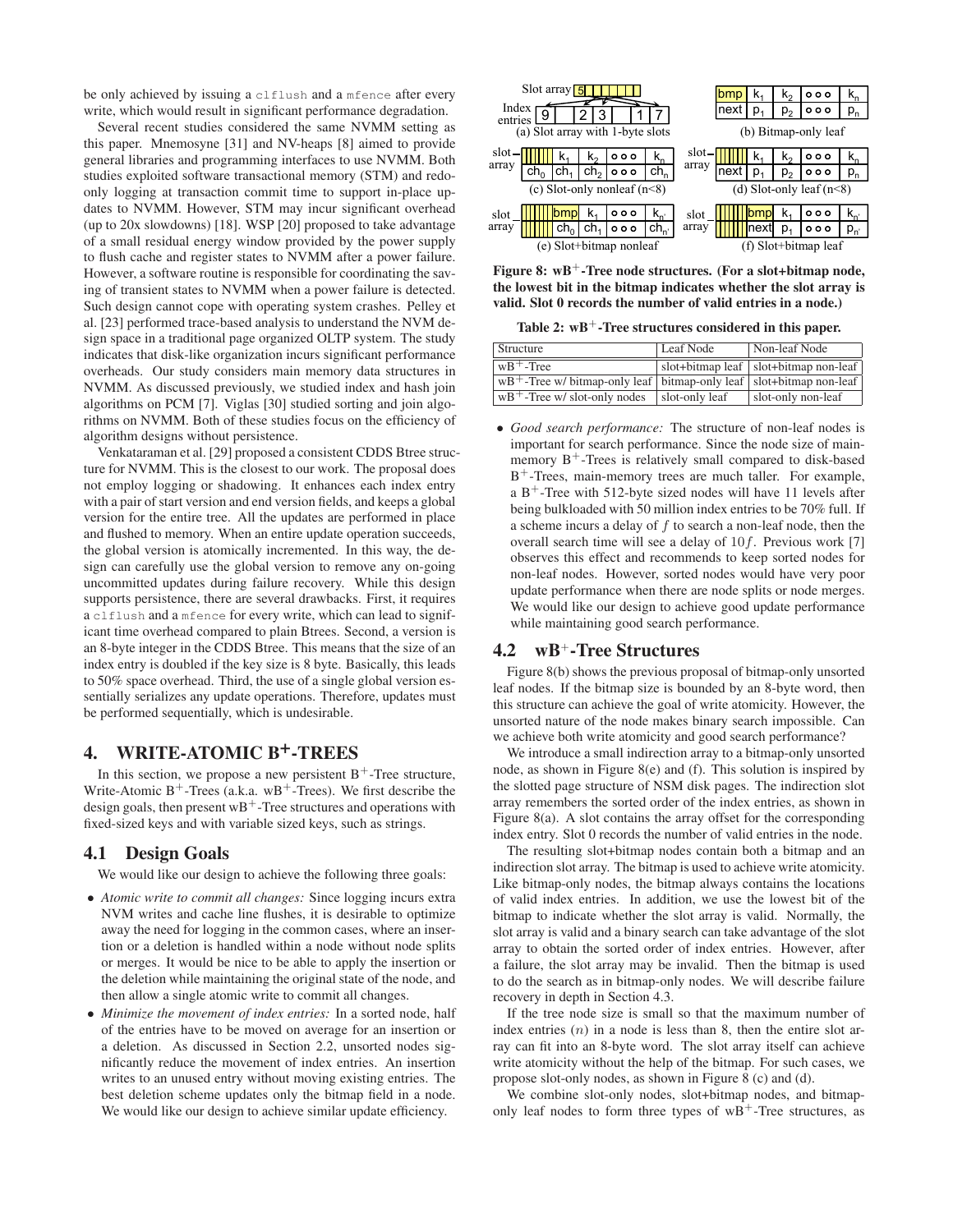|  |  |  |  |  | 1: procedure INSERT2SLOTONLY_ATOMIC(leaf, newEntry) |
|--|--|--|--|--|-----------------------------------------------------|
|--|--|--|--|--|-----------------------------------------------------|

- 2: */\* Slot array is valid \*/* 3: pos= leaf.GetInsertPosWithBinarySearch(newEntry); 4: */\* Write and flush newEntry \*/* 5: u= leaf.GetUnusedEntryWithSlotArray(); 6: leaf.entry[u]= newEntry; 7: clflush(&leaf.entry[u]); mfence(); 8: */\* Generate an up-to-date slot array on the stack \*/* 9: **for** (j=leaf.slot[0]; j≥pos; j - -) **do** 10: tempslot $[i+1]$ = leaf.slot $[i]$ ; 11: **end for** 12: tempslot[pos]=u; 13: **for** (j=pos-1; j≥1; j - -) **do** 14: tempslot[j]= leaf.slot[j]; 15: **end for** 16: tempslot $[0] =$ leaf.slot $[0]+1$ ;
- 17: */\* Atomic write to update the slot array \*/*
- 18:  $\ast$ ((UInt64  $\ast$ )leaf.slot)=  $\ast$ ((UInt64  $\ast$ )tempslot);
- 19: clflush(leaf.slot); mfence();
- 20: **end procedure**

#### **Figure 9: Insertion to a slot-only node with atomic writes.**

listed in Table 2. When the node size is small, slot-only nodes are the best node organization. When the node size is large, we consider both  $wB^+$ -Tree and  $wB^+$ -Tree with bitmap-only leaf nodes. A non-leaf node is always a slot+bitmap node, while a leaf node contains a bitmap with or without a slot array.

It is easy to see that the above  $wB^+$ -Tree structures support any fixed sized keys. An 8-byte bitmap can support up to 63 index entries, and 1-byte sized slots can support up to 255 index entries. For example, if an index entry is 16-byte large (with 8-byte keys and 8-byte pointers on an 64-bit machine), then a slot+bitmap node can be as large as 1KB (i.e. 16 cache lines), which is often sufficient for main memory  $B^+$ -Trees [28, 6, 12]. Support for variable sized keys will be described in Section 4.6.

### **4.3 Insertion**

Figure 9 shows the algorithm for inserting a new entry to a slotonly node using atomic writes. The algorithm starts by finding the insertion position using the sorted slot array (line 3). Then it examines the valid slots to locate an unused entry (line 5) and writes to the new entry (line 6). It ensures that the new entry is stable in NVMM with a clflush and a mfence (line 7). Then it generates an up-to-date slot array using an 8-byte space from the call stack (line 8–16). Finally, it performs an atomic write to update the slot array (line 17–19). Upon failure recovery, if this atomic write succeeds, the insertion has successfully completed. If the atomic write has not occurred, the original data in the node is kept intact because the insertion uses an unused entry. Both states are consistent. As shown in Table 3,  $N_w = 3$  for writing the new entry and the slot array,  $N_{clf} = 2$ ,  $N_{mf} = 2$ . For bitmap-only leaf nodes, we can apply a similar algorithm with the same cost, which writes the new entry to an unused location and atomically updates the bitmap.

Figure 10 shows the algorithm for inserting into a slot+bitmap node using atomic writes. It clears the slot array valid bit in the bitmap (line 6–8). Then it writes and flushes the new entry to an unused location (line 9–12), and modifies and flushes the slot array (line 13–24). Next, it issues a mfence to ensure the new entry and the slot array are stable in NVMM (line 25). Finally, the algorithm updates the bitmap atomically to enable the slot valid bit and the new entry (line 26–28). During failure recovery, a slot+bitmap node may be in one of three consistent states: (i) the original state before insertion, (ii) the original state with invalid slot array, or (iii)

- 1: **procedure** INSERT2SLOTBMP ATOMIC(leaf, newEntry)
- 2: **if** (leaf.bitmap & 1 == 0) */\* Slot array is invalid? \*/* **then**
- 3: Recover by using the bitmap to find the valid entries,
	- building the slot array, and setting the slot valid bit;
- 4: **end if**
- 5: pos= leaf.GetInsertPosWithBinarySearch(newEntry);
- 6: */\* Disable the slot array \*/*
- leaf.bitmap = leaf.bitmap 1;
- 8: clflush(&leaf.bitmap); mfence();
- 9: */\* Write and flush newEntry \*/*
- 10: u= leaf.GetUnusedEntryWithBitmap();
- 11: leaf.entry[u]= newEntry;
- 12: clflush(&leaf.entry[u]);
- 13: */\* Modify and flush the slot array \*/*
- 14: **for** (j=leaf.slot[0]; j≥pos; j -) **do**
- 15: leaf.slot $[j+1]$ = leaf.slot $[j]$ ;
- 16: **end for**
- 17: leaf.slot[pos]=u;
- 18: **for** (j=pos-1; j≥1; j -) **do**
- 19: leaf.slot[j]= leaf.slot[j];
- 20: **end for**
- $21:$  leaf.slot[0]=leaf.slot[0]+1;
- 22: **for** ( $j=0$ ;  $j<$  leaf.slot[0];  $j = 8$ ) **do**
- 23: clflush(&leaf.slot[j]);
- 24: **end for**
- 25: mfence(); */\* Ensure new entry and slot array are stable \*/*
- 26: */\* Enable slot array, new entry and flush bitmap \*/*
- 27: leaf.bitmap = leaf.bitmap + 1 +  $(1 < < u)$ ;
- 28: clflush(&leaf.bitmap); mfence();

29: **end procedure**

#### **Figure 10: Insertion to a slot+bitmap node with atomic writes.**

successful insertion with valid bitmap and valid slot array. If the failure occurs before the first atomic bitmap write, the node will be in state (i). If the failure occurs between the first and the second atomic writes, the node will be in state (ii). The slot array is disabled. The insertion is to a previously unused entry. Therefore, any potentially partial writes of the new entry and the slot array have not modified the original valid entries in the node. The algorithm checks and recovers for this case (line 2–4). If the second actomic write to the bitmap also completes, the node will be in state (iii).

Insert2SlotBmp Atomic incurs an NVM write, a clflush, and a mfence for either atomic bitmap write. It performs 2 NVM writes and a clflush for the new entry. For the slot array, it writes and flushes  $(m + 2)$  bytes, leading to  $(m + 2)/8$  NVM writes and  $(m + 2)/64$  clflushs. Then it issues a mfence at line 25. Putting it all together,  $N_w = 0.125m + 4.25$ ,  $N_{clf} = \frac{1}{64}m + 3\frac{1}{32}$ ,  $N_{mf} = 3$ , as shown in Table 3.

When an insertion leads to the split of a leaf node  $J$ , we allocate a new leaf node  $\tilde{J}$  and balance the index entries between  $J$  and  $\tilde{J}$ . Note that the balance operation simply copies index entries from J to  $\tilde{J}$ . As entries are unsorted, there is no need to move any entries in J. Then we write the bitmap/slot fields and the sibling pointer field of the new node. The new node can be updated in place. On the other hand, we also need to update the bitmap/slot fields and the sibling pointer field of J. While we cannot perform a single atomic write in this case, it is easy to employ redo-logging. Then we insert the new leaf node to the parent node using the algorithms in Figure 9 or Figure 10, and commit the redo writes.

### **4.4 Deletion**

The deletion algorithm is similar to the insertion algorithm. As the index entries are unsorted, we do not need to move any entries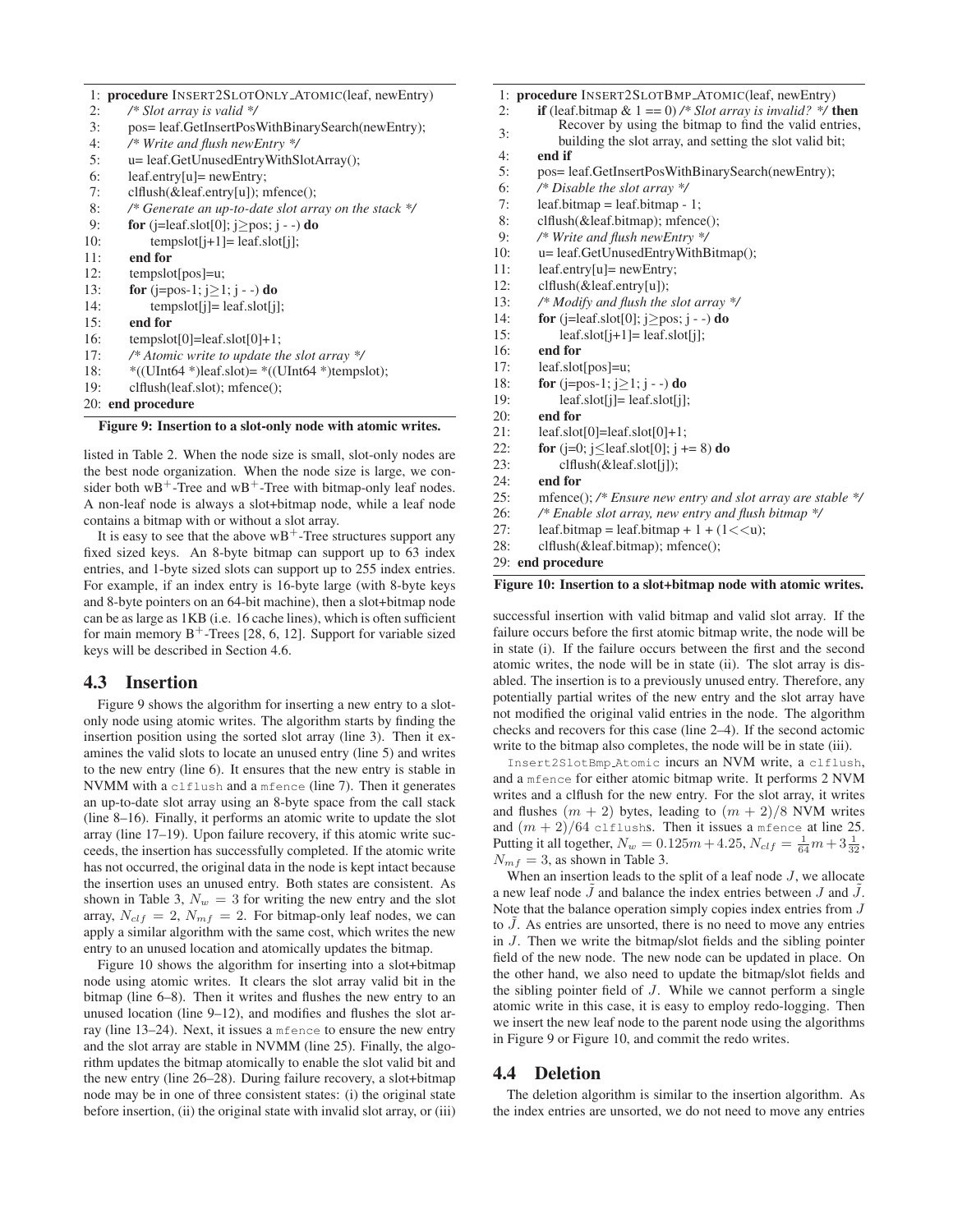| Solution                | Insertion without node splits                            | Insertion with $l$ node splits                                                                                                     | Deletion without node merges   |
|-------------------------|----------------------------------------------------------|------------------------------------------------------------------------------------------------------------------------------------|--------------------------------|
| $B+$ -Trees             | $N_w = 4m + 12$ ,                                        | $N_w = l(4n + 15) + 4m + 19, N_{clf} = l(0.375n + 3.25) + N_w = 4m,$                                                               |                                |
| undo-redo logging       | $N_{clf} = N_{mf} = m + 3$                               | $m + 4.125$ , $N_{mf} = l(0.25n + 2) + m + 5$ $N_{clf} = N_{mf} = m$                                                               |                                |
| <b>Unsorted</b> leaf    | $N_w = 10,$                                              | $N_w = l(4n+15) + n + 4m + 19, N_{clf} = l(0.375n+3.25) + N_w = 12,$                                                               |                                |
| undo-redo logging       | $N_{clf} = 2, N_{mf} = 2$                                | $\left[0.25n + m + 4.125, N_{mf} = l(0.25n + 2) + 0.25n + m + 5\right]N_{clf} = 3, N_{mf} = 3$                                     |                                |
| Unsorted leaf w/ bitmap | $N_w = 10$ ,                                             | $N_w = l(4n+15) - n + 4m + 19, N_{clf} = l(0.375n+3.25) - N_w = 4,$                                                                |                                |
| undo-redo logging       | $N_{clf} = 2, N_{mf} = 2$                                | $0.25n + m + 4.125$ , $N_{mf} = l(0.25n + 2) - 0.25n + m + 5N_{clf} = 1$ , $N_{mf} = 1$                                            |                                |
| $B^+$ -Trees            | $N_w = 2m + 11, N_{mf} = 2,$                             | $N_w = l(2n + 5) + 2m + 12,$                                                                                                       | $N_w = 2m + 7, N_{m,f} = 2,$   |
| shadowing               | $N_{clf} = 0.25m + 2.5$                                  | $N_{clf} = l(0.25n + 1.5) + 0.25m + 2.625, N_{mf} = 2$                                                                             | $N_{clf} = 0.25m + 2$          |
| Unsorted leaf           | $N_w = 2m + 11, N_{mf} = 2,$                             | $N_w = l(2n + 5) + 2m + 12,$                                                                                                       | $N_w = 2m + 7, N_{mf} = 2,$    |
| shadowing               | $N_{clf} = 0.25m + 2.5$                                  | $N_{clf} = l(0.25n + 1.5) + 0.25m + 2.625, N_{mf} = 2$                                                                             | $N_{clf} = 0.25m + 2$          |
|                         | Unsorted leaf w/ bitmap $N_w = 2m + 11$ , $N_{mf} = 2$ , | $N_w = l(2n + 5) + 2m + 12,$                                                                                                       | $N_w = 2m + 7, N_{m} = 2,$     |
| shadowing               | $N_{clf} = 0.25m + 2.5$                                  | $N_{clf} = l(0.25n + 1.5) + 0.25m + 2.625, N_{mf} = 2$                                                                             | $N_{clf} = 0.25m + 2$          |
|                         |                                                          | $N_w = 0.125m + 4.25, N_{clf} =  N_w = l(1.25n' + 9.75) + 0.125m + 8.25,$                                                          | $N_w = 0.125m + 2, N_{clf} =$  |
| $wB+$ -Tree             | $\frac{1}{64}m+3\frac{1}{32}$ , $N_{mf}=3$               | $N_{clf} = l(\frac{19}{128}n' + 1\frac{105}{128}) + \frac{1}{64}m + 3\frac{13}{32}, N_{mf} = 3$                                    | $\frac{1}{64}m+2$ , $N_{mf}=3$ |
| $ wB+$ -Tree            | $N_w = 3, N_{clf} = 2,$                                  | $N_w = l(1.25n' + 9.75) - 0.25n' + 0.125m + 7.5,$                                                                                  | $N_w = 1, N_{clf} = 1,$        |
| w/ bitmap-only leaf     | $N_{mf} = 2$                                             | $N_{clf} = \frac{l(\frac{19}{128}n' + 1\frac{105}{128}) - \frac{3}{128}n' + \frac{1}{64}m + 3\frac{43}{128}, N_{mf} = 3N_{mf} = 1$ |                                |
| $wB+$ -Tree             | $N_w = 3, N_{clf} = 2,$                                  | $N_w = l(n+9) + 7,$                                                                                                                | $N_w = 1, N_{clf} = 1,$        |
| w/ slot-only nodes      | $N_{mf} = 2$                                             | $N_{clf} = l(0.125n + 1.75) + 2.375, N_{mf} = 2$                                                                                   | $N_{mf} = 1$                   |

**Table 3: Comparison of persistent B+-Tree solutions.**

Note: The estimated  $N_{\text{cl}}$  s are lower bounds because they do not cover the case where a log record spans the cache line boundary, and requires two flushes. For 512-byte sized nodes,  $n = 31$ ,  $n' = 29$ , m is about 21 if a node is 70% full.

for deletion in a leaf node. The algorithm simply updates the slot array and/or the bitmap to reflect the deletion. Either atomic writes or redo-only logging can be employed in a fashion similar to the insertion algorithms. The main difference is that there is no need to write any index entries for deletion without node merges.

# **4.5 Search**

One benefit provided by the slot array is that it maintains the sorted order of the index entries in a node. This is especially useful for non-leaf nodes. Let us consider the search operation in an unsorted non-leaf node without the slot array. For a search key, we will have to examine every entry in the node to find the largest entry that is smaller than the search key. Note that this can be more expensive than searching a leaf node, which requires only equality comparison. If the search key exists in a leaf node, it is expected to examine only half of the entries in the leaf node, while all the entries in an unsorted non-leaf node must be examined.

With the slot array, we apply binary search with logarithm comparisons. In our implementation, we find that the slot array dereference incurs certain non-trivial overhead due to memory access to retrieve the slot contents. We optimize the search procedure to stop the binary search when the range narrows down to less than eight slots. Then we retrieve all the remaining slots into an 8-byte integer variable. From then on, we use shift and logic operation on this integer to obtain slot contents avoiding further slot dereferences.

# **4.6 wB**+**-Trees for Variable Sized Keys**

While primary key indices and foreign key indices usually contain fixed-sized keys, variable sized keys are also widely used. For example, in the Memcached key-value store [19], a key can be a string with up to 250 characters. Memcached maintains a slabbased memory allocation pool, and all the key-value items are stored in this pool. Memcached constructs a hash index for associative lookups. The hash index stores pointers to the key-value items.

We would like to extend  $wB^+$ -Trees to support variable sized keys. When the key size is similar to or larger than a cache line, it is less beneficial to store all the keys of a node contiguously in order to reduce CPU cache misses. Therefore, we instead store 8 byte pointers to the variable sized keys rather than the actual keys in the trees. That is, the tree structure contains 8-byte keys, which are pointers to the actual variable sized keys. We call these 8-byte keys as key pointers. In this way, the above  $wB^+$ -Tree structures can be easily adapted to support variable sized keys. Essentially, a slot+bitmap node has two indirection layers. The first indirection layer is the key pointers, while the second indirection layer is the slot array. With this simple extension, we are able to support string keys and achieve similar benefits as fixed sized keys.

Compared to  $wB^+$ -Trees with fixed sized keys,  $wB^+$ -Trees with variable sized keys incur larger key comparison costs because of (i) the key pointer dereference to access the actual key, and (ii) the usually larger size of the key. As a result, the performance benefit of maintaining the sorted order in a slot array will be higher because it effectively reduces the number of unnecessary key comparisons.

# **4.7 Comparison with Previous Solutions**

Table 3 compares the cost of all the persistent  $B^+$ -Trees that we have discussed, assuming 8-byte keys. We apply undo-redo logging and shadowing to main-memory  $B^+$ -Trees and the two variants of PCM-friendly  $B^+$ -Trees. Then we consider three w $B^+$ -Tree structures. From the table, we see that  $wB^+$ -Tree schemes reduce the number of NVM writes, and / or the number of CPU cache flushes and memory fences compared to the previous solutions based on shadowing and undo-redo logging.

# **5. EXPERIMENTAL RESULTS**

We conduct an extensive performance study for persistent  $B^+$ -Tree solutions with different key types and different NVMMs.

# **5.1 Experimental Setup**

**Real machine modeling DRAM-like fast NVMM.** We model fast NVMM using DRAM on a real machine. The machine configuration is shown in Table 4. It is an Intel Xeon x86-64 machine running Ubuntu 12.04. For each real-machine experiment, we perform 10 runs and report the average performance across the 10 runs.

**Simulation modeling PCM-based NVMM.** We model PCM using a cycle-accurate out-of-order x86-64 simulator, PTLsim [25], PTLsim has been used in our previous work [7]. However, we find that the simulator does not implement the actual functionality of clflush. It is treated as a nop and ignored. We extended the simulator with the following modifications to support clflush: (i) the reorder buffer in the processor checks the dependence between a clflush and prior memory accesses; (ii) when a clflush commits in the reorder buffer, it issues a memory store operation for the specified cache line if it is dirty; (iii) a mfence will check all prior stores initiated by clflush instructions, and wait for them to complete. We tune the implementation so that the impact of clflush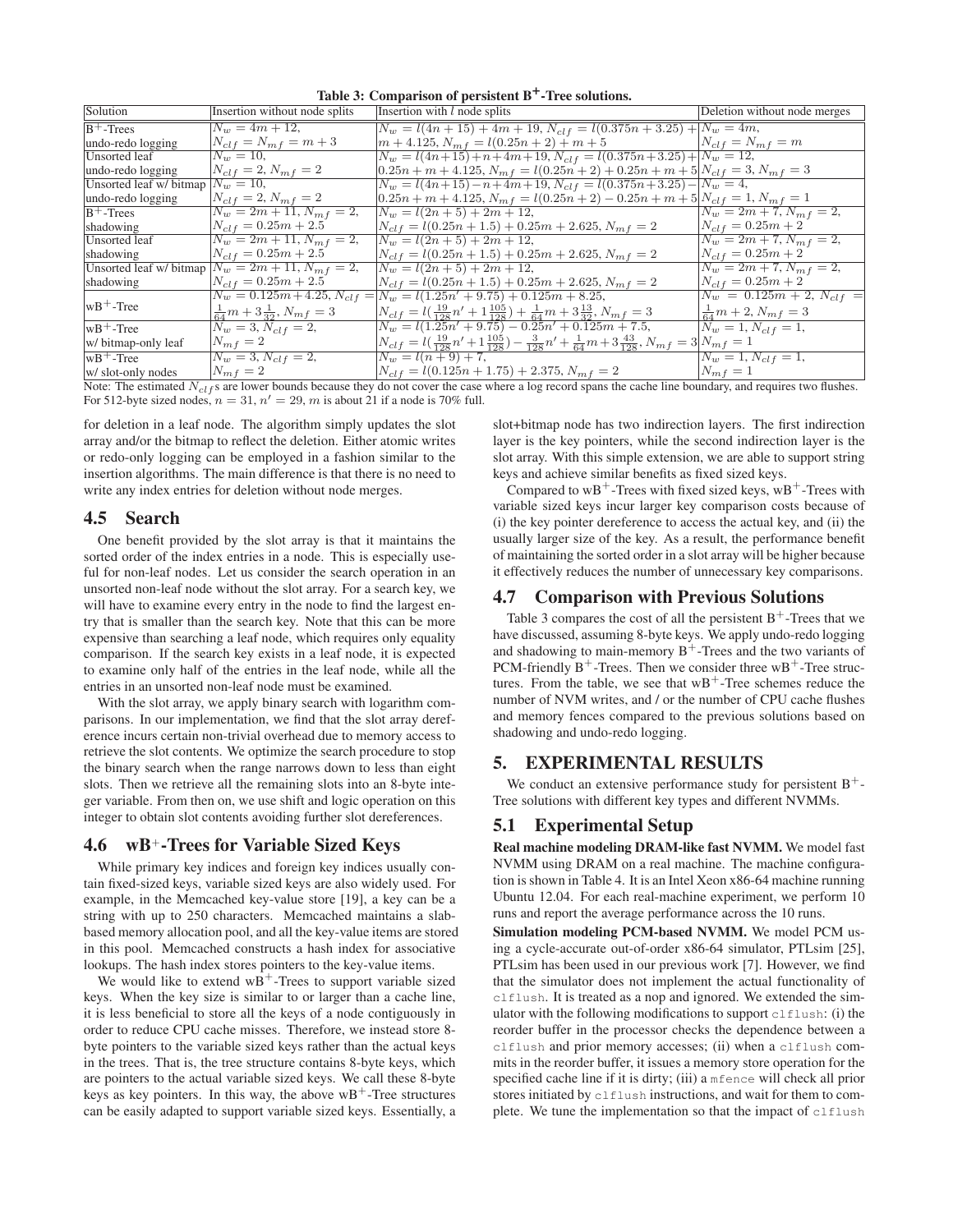

**Figure 11: Index performance on a cycle-accurate simulator modeling PCM-based NVMM. (We bulkload a tree with 20M entries, then perform 100K random back-to-back lookups, insertions, or deletions. Keys are 8-byte integers.)**

| Table 4: Experimental Setup.                                   |                                                     |  |  |  |  |
|----------------------------------------------------------------|-----------------------------------------------------|--|--|--|--|
|                                                                | Real Machine Description                            |  |  |  |  |
| 2 Intel Xeon E5-2620, 6 cores/12 threads, 2.00GHz<br>Processor |                                                     |  |  |  |  |
| CPU cache                                                      | 32KB L1I/core, 32KB L1D/core, 256KB L2/core         |  |  |  |  |
|                                                                | 15MB shared L3, all caches with 64B lines           |  |  |  |  |
| OS                                                             | Ubuntu 12.04, Linux 3.5.0-37-generic kernel         |  |  |  |  |
| gcc 4.6.3, compiled with -O3<br>Compiler                       |                                                     |  |  |  |  |
|                                                                | Simulator Description                               |  |  |  |  |
| Processor                                                      | Out-of-order X86-64 core, 3GHz                      |  |  |  |  |
|                                                                | Private L1D (32KB, 8-way, 4-cycle latency),         |  |  |  |  |
| CPU cache                                                      | private L2 (256KB, 8-way, 11-cycle latency),        |  |  |  |  |
|                                                                | shared L3 (8MB, 16-way, 39-cycle latency),          |  |  |  |  |
|                                                                | all caches with 64B lines,                          |  |  |  |  |
| 64-entry DTLB, 32-entry write back queue                       |                                                     |  |  |  |  |
|                                                                | 4 ranks, read latency for a cache line: 230 cycles, |  |  |  |  |
| <b>PCM</b>                                                     | write latency per 8B modified word: 450 cycles,     |  |  |  |  |
|                                                                | $E_{rb} = 2 \text{ pJ}, E_{wb} = 16 \text{ pJ}$     |  |  |  |  |

and mfence on writes are similar to that shown in Figure 4 on the real machine. We use the same simulator configurations as in previous work [7]. Table 4 lists the detailed configuration.

**B<sup>+</sup>-Trees Implementations.** We compare a total nine B<sup>+</sup>-Tree solutions for fixed-sized keys: (1) *btree (volatile)*: cache optimized prefetching B+ -Tree; (2) *btree log*: employ undo-redo logging for *btree*; (3) *unsorted leaf log*: employ undo-redo logging for B<sup>+</sup>-Tree with unsorted leaf nodes; (4) *uleaf bmp log*: employ undo-redo logging for B+ -Tree with bitmap-only unsorted leaf nodes; (5) *btree shadow*: employ shadowing for *btree*; (6) *unsorted leaf shadow*: employ shadowing for B<sup>+</sup>-Tree with unsorted leaf nodes; (7) *uleaf bmp shadow*: employ shadowing for B+ -Tree with bitmap-only unsorted leaf nodes; (8) *wbtree*:  $wB^+$ -Tree; (9) *wbtree w/ bmp-leaf*:  $wB^+$ -Tree with bitmap-only leaf nodes. If the node size  $\leq$  two cache lines, we use  $wB^+$ -Tree with slot-only nodes to replace both (8) and (9), and report results as *wbtree*. We employ the principle of cache optimized prefetching  $B^+$ -Trees [6] for all the  $B^+$ -Tree solutions. All but (1) are persistent  $B^+$ -Tree solutions.

We compare a total seven  $B^+$ -Tree solutions for variable sized keys. All the above variants of  $B^+$ -Trees are included except for the two variants involving unsorted leaf nodes, as we have seen similar performance between unsorted leaf nodes and bitmap-only unsorted leaf nodes.

**Memcached Implementation.** We have replaced the hash index in Memcached 1.4.17 to use our tree implementations with variable sized keys. We modified about 100 lines of code in Memcached to use tree-based indices.

**B +-Tree Workload.** Unless otherwise noted, we bulkload a tree with *B* entries that are randomly uniformly generated, and perform back-to-back random search, insertion, or deletion operations. We use 8-byte integer keys for fixed-sized keys and 20-byte strings for variable sized keys. We make  $B$  large enough so that the tree size is much larger than the last-level cache in the system. For fixed-sized keys, we perform real-machine experiments and simulation experiments. For simulation,  $B = 20$  million. For real machine experiments,  $B = 50$  million. Thus, the total size of valid leaf entries is 320MB in simulation and 800MB on the real machine, respectively. For variable sized keys, we perform only real-machine experiments because experiments on fixed sized keys have already contrasted the two types of NVMM models.  $B = 50$ million. There will be an additional 1GB memory space for storing the actual strings on the real machine.

# **5.2 Simulation Modeling PCM**

Figure 11 reports simulation results for 100 thousand search, insertion, and deletion operations on  $B^+$ -Trees bulkloaded with 20 million entries, while varying the tree node size from 2 cache lines to 8 cache lines. From Figure 11, we see the following:

- The wB<sup>+</sup>-Tree achieves similar search performance compared to the baseline main-memory non-persistent  $B^+$ -Trees. The indirection through the slot array incurs 2%–4% slowdowns. Solutions using bitmap-only leaf nodes see up to 16% slowdowns because of the sequential search overhead in leaf nodes.
- Applying undo-redo logging incurs drastic 6.6–13.7x slowdowns for  $B^+$ -Trees and 2.7–12.6x slowdowns for PCM-friendly  $B^+$ -Trees. This is because undo-redo logging requires a significant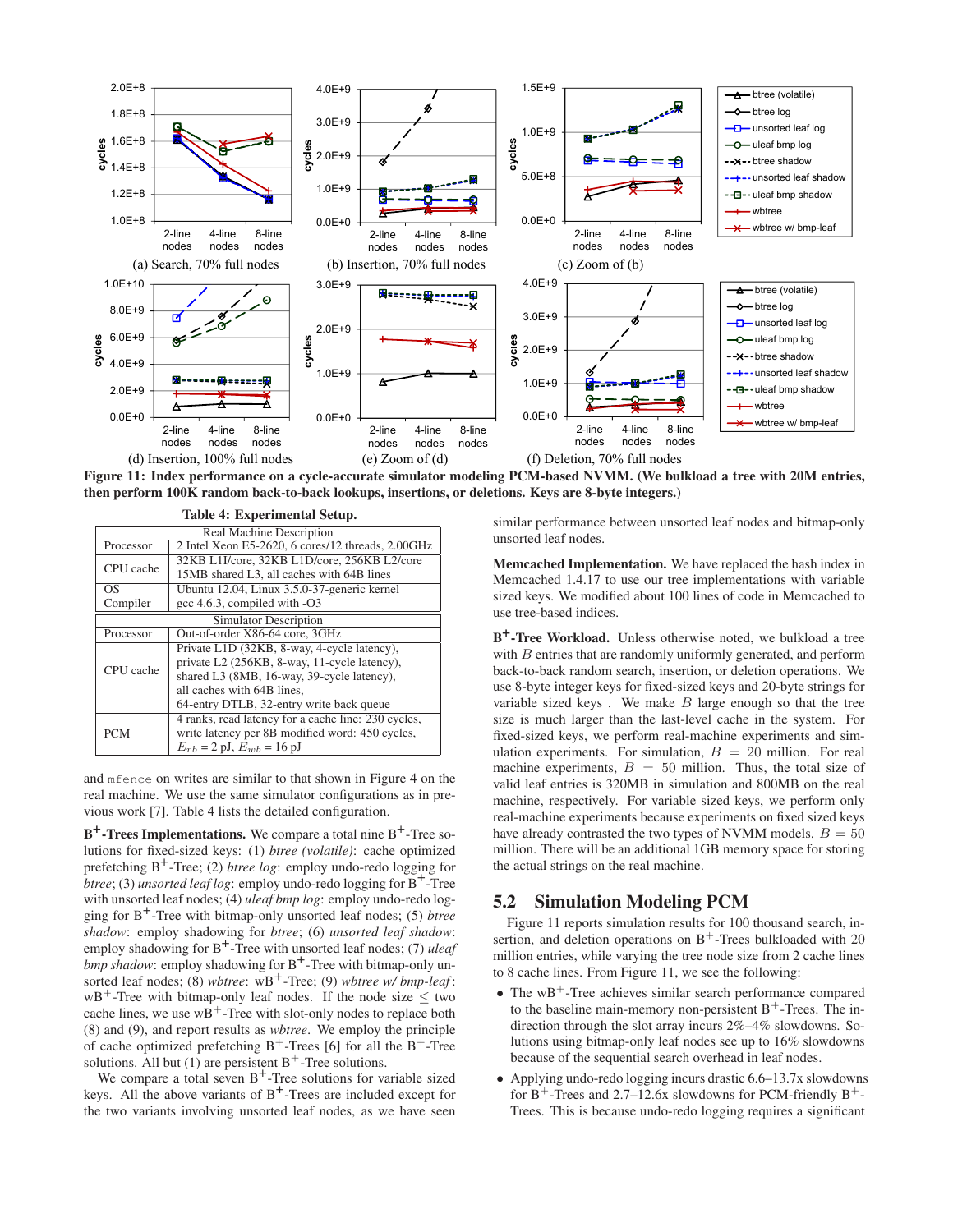

**Figure 13: Index performance on a real machine modeling DRAM-like fast NVMM. (We bulkload a tree with 50M entries, then perform 500K random back-to-back lookups, insertions, or deletions. Keys are 8-byte integers.)**

number of PCM writes and cache line flushes. The worst slowdowns happen in Figure 11(d), where there are many node splits.

- Shadowing incurs 2.1–7.8x slowdowns because it performs extensive data copying to create a new node for every insertion or deletion. The benefits of unsorted leaf nodes are lost; *unsorted leaf shadow* and *uleaf bmp shadow* are as slow as *btree shadow*.
- For each update experiment, we compare the performance of  $wB^+$ -Trees with the slowest and the fastest previous persistent solutions. Our  $wB^+$ -Trees achieve a factor of 4.2–27.1x improvement over the slowest previous persistent solution. The best  $wB^+$ -Tree result is 1.5–2.4x better than the fastest previous persistent solution in each insertion or deletion experiment.
- *wbtree w/ bmp-leaf* achieves slightly better insertion and deletion performance than *wbtree*, but sees worse search performance. *wbtree w/ bmp-leaf* saves the cost of updating the slot array for insertions and deletions, but pays the cost of sequential search in leaf nodes. Note that for 2-line nodes, the figure shows only wB<sup>+</sup>-Tree with slot-only nodes as *wbtree*.

Figure 12 shows the wear (bits modified), energy, and counts of clflush and mfence for Figure 11(b). Comparing the counts with the cost analysis in Table 3, we see that the mfence counts are estimated accurately, while the clflush estimations are smaller than the real measurements. This is because our clflush estimation has not considered the case where a log record spans the cache line boundary causing two flushes.

# **5.3 Real Machine Experiments Modeling Fast DRAM-Like NVM**

Figure 13 reports the elapsed time for 500 thousand random search, insertion, and deletion operations on  $B^+$ -Trees bulkloaded with 50 million keys on the real machine. The layout of Figure 13 is the same as Figure 11. Similar to the simulation results, we see that  $(i)$  the wB<sup>+</sup>-Tree achieves similar search performance compared to the baseline main-memory non-persistent  $B^+$ -Trees; (ii) Applying undo-redo logging incurs 1.6–11.8x slowdowns; (iii) Shadowing incurs 1.7–3.3x slowdowns; and (iv) Our  $WB^+$ -Trees achieve 2.1– 8.8x improvement over the slowest previous persistent solution, and the best  $wB^+$ -Tree result is 1.2–1.6x better than the best previous persistent solution in each insertion or deletion experiment.

There are interesting differences between real machine and simulation results. We redraw Figure 13 and Figure 11 as bar charts,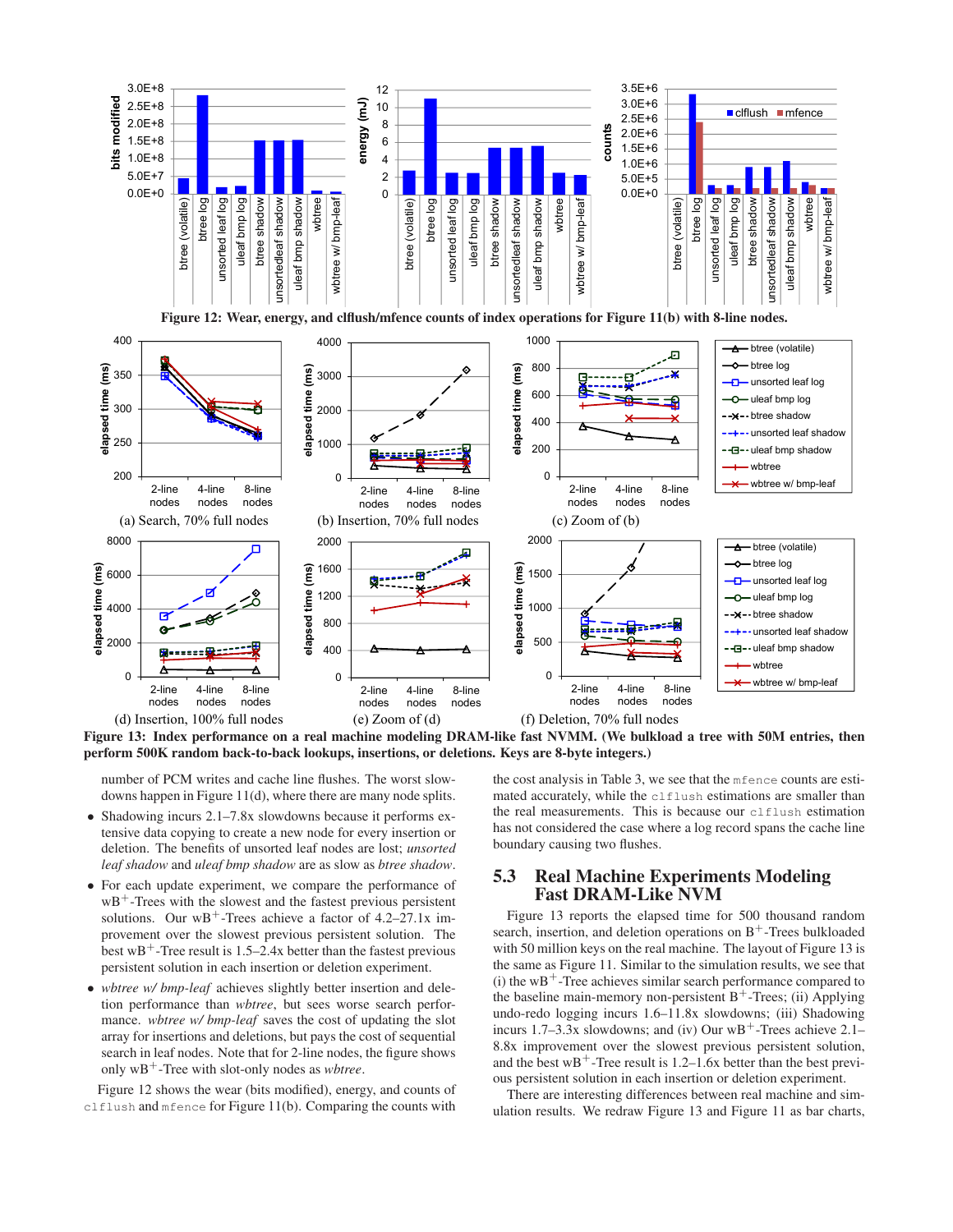

**Figure 14: Index performance with string keys on a real machine. (We bulkload a tree with 50M entries, then perform 500K random back-to-back lookups, insertions, or deletions).**



**Figure 15: Memcached throughput on a real machine. (We replace the hash index in Memcached with various types of trees. We bulkload a tree with 50M entries, and use mc-benchmark to insert and search 500K random keys. Keys are 20-byte random strings.)**

and generate the wear, energy, and clflush/mfence counts figures for all experiments. These charts are omitted from the paper because of space limitation. Comparing the figures, we find that the bar charts of the simulation results have similar shape to the bits modified charts, while the bar charts of the real machine results have similar shape to the clflush charts. This means that PCM writes play a major role in determining the elapsed times on PCM based NVMM, while on fast DRAM-like NVMM, cache line flushes are the major factor affecting the elapsed times.

# **5.4 Real Machine Experiments for Trees with String Keys**

Figure 14 shows the real machine experimental results for index operations with 20-byte string keys. The trees use the structure for the variable sized keys as described in Section 4.6. The actual keys are stored in a separate memory area outside the trees, and the trees contain 8-byte sized key pointers that point to the actual string keys.

Compared to 8-byte integer keys in Figure 13, the key comparison operation becomes much more expensive because of the pointer dereference and the significantly larger key size. A search is about 3 times as expensive as that in the trees with 8-byte integer keys, as can be seen by comparing Figure 14(a) and Figure 13(a).

From Figure 14(a)–(d), we see that *wbtree* is the best persistent tree solution. It achieves 1.2–5.6x speedups compared to previous persistent tree solutions based on undo-redo logging or shadowing. On the other hand, *wbtree w/ bmp-leaf* has significantly poorer performance because it has to perform very costly sequential search and compare many more keys.

# **5.5 Real-Machine Memcached Performance**

Figure 15 reports the throughput of Memcached with various tree implementations as its internal index. (Note that unlike the elapsed time, throughput is the higher the better.) We run the mcbenchmark<sup>5</sup>, which performs a set of insertions followed by a set of search operations over network. The experiments use two machines, one running the Memcached server, the other running the mc-benchmark tool, with a 1Gbps Ethernet switch connecting the two machines. By default, the mc-benchmark uses 50 parallel connections to maximize the throughput. Memcached employs a locking based scheme to protect shared data structures. We see that the performance difference across solutions is smaller than Figure 14 because of the communication overhead and the parallel execution. This effect is more pronounced for search because the shorter search time is outweighed more by the communication overhead, and read-only operations can be executed fully in parallel. We see that *wbtree* achieves the highest throughput for insertions among persistent tree structures. It achieves 1.04–3.8X improvements over previous persistent tree structures with undo-redo logging or shadowing. Similar to Section 5.4, we see non-trivial overhead for using

<sup>5</sup> https://github.com/antirez/mc-benchmark